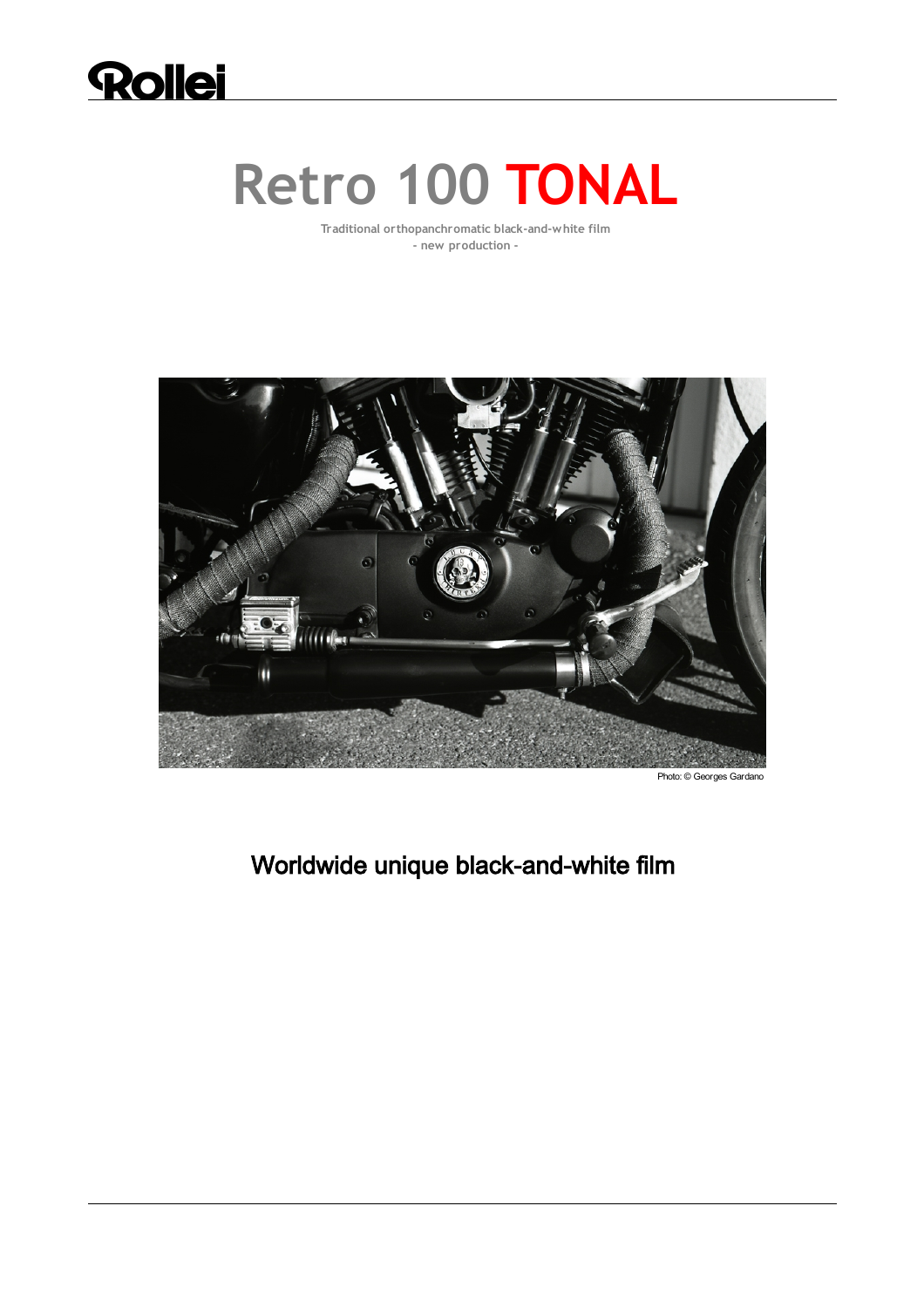# **Pollei**

### 1 Key features

- His key features make the Retro 100 TONAL the top choice for portrait photography among films available at the moment
- Unsurpassed sharpness and grain
- As easy to process as panchromatic films in world leading standard developers (D76)
- Usable as slide film with stunning maximal density in the Agfa Scala processing (3,30 – 3,45 max.D in different developing processes)
- Smoother gradation characteristics than Agfa Scala which gives prints and projections very beautiful tonal values
- 100 Lp/mm higher resolving capacity than top panchromatic films with same sensibility (high standard films feature a 120 to 150 Lp/mm resolving capacity)
- Resolving capacity of 260 Lp/mm by contrast 1:1000
- Base material features:
- robust, dimensionally stable, archive stable
- clear synthetic ideal for scanning

# 2 Features and uses

The Retro 100 TONAL is a medium speed black and white negative film with orthopanchromatic sensitization. excellent tonal gradation, highest resolution, fine grain and excellent sharpness. Decades ago this film was included in the Agfa product line as portrait film.

Unlike other pure orthochromatic films the Retro 100 TONAL differences between red and black. These feature make it an excellent choice for a wide range of photographic applications, including architectural subjects, landscape, portraits and so one. The film can be processed with all black and white developer and offers a very high standard regarding archival features.

His crystal clear base material opens the possibility to use it as a slide film to be developed in the Agfa Scala process.

3 Film sizes, base material and thickness

| Film size                               | Base material and thickness |
|-----------------------------------------|-----------------------------|
| 135/36, 135/30.5 m and 100 um thickness |                             |
| 120                                     |                             |
| Sheet films:                            | 175 µm thickness            |
| 10,2x12,7cm (4x5")                      |                             |
| 20,3x25,4cm (8x10")                     |                             |

### 4 Important handling notes

Films with a synthetic film base has to be loaded in the camera and unloaded in subdued light. Before and after exposition always store the films in the black light-tight rollfilm-container. Not following these advices can cause light infiltration through the base material to the exposed pictures. Please take care in handling the 120 size films in keeping the film-roll tight with two fingers after breaking the unexposed adhesive label to avoid that the film is rolling to spring off. The same procedure should be followed after taking the roll film out of the camera. The exposed film should be kept compellingly again in the black light-tight rollfilm-container.

### 5 Technical data

# **Sensitivity**

orthopanchromatic, ca. 380 nm to 610 nm

# **Sensibility**

depending on the developer

- daylight: ISO 100/21° to ISO 200/24°
- artificial light: ISO 50/18° to ISO 100/21°

# Base Material

Real synthetic film base for LE500 storage (highest level of archive stability)

# Resolving Capacity

260 Lp/mm by contrast 1:1000 compared to the Rollei Retro 100 (APX 100) with 150 Lp/mm

# Processing

in absolute darkness or by indirect dark red labor light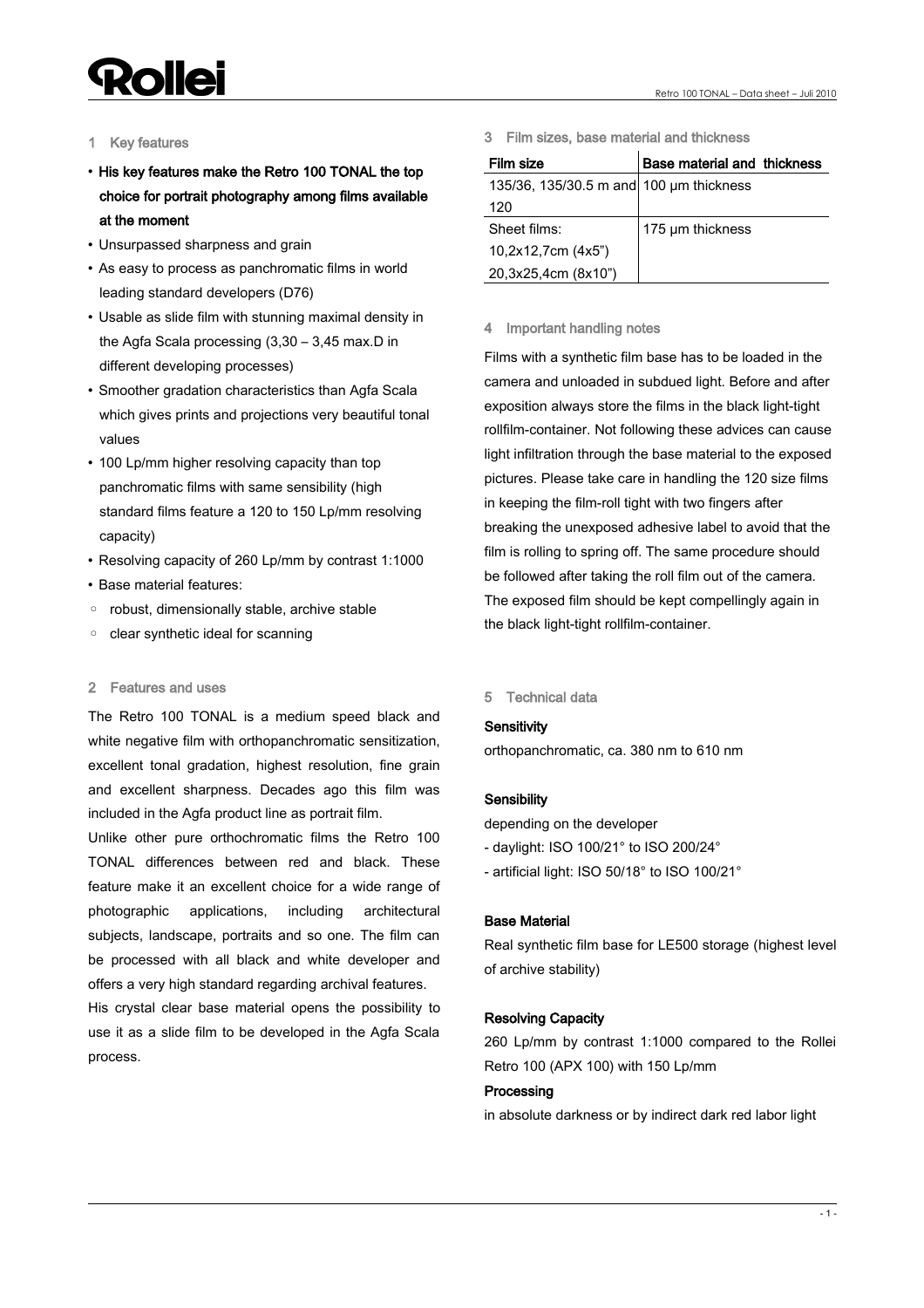# llei

#### Retro 100 TONAL – Data sheet – Juli 2010

#### 6 Exposure curve



7 Exposure guide

Under daylight (5400K) the film has a sensibility of ISO 100/21° (ISO 200/24° in some developer with higher sensibility gain like ILFORD MICROPHEN). Because of the low sensibility for long-wave (red) light it is recommended to assume that the sensibility is reduced of one stop, when taking pictures with artificial light or when the sun is low (sunset), comparing to the effective sensibility with daylight.

If you don't use a exposure meter you can use the following nominal values. In this case it is recommended to do serial exposures beginning one stop under the metered value until one stop over.

| <b>Situation</b>                  | Time, aperture |
|-----------------------------------|----------------|
| Sunshine in high mountains        | 1/125, f22     |
| Beach or snow landscape in bright | 1/125, f22     |
| sunshine                          |                |
| Bright sunshine (sunny 16 rule)   | 1/125, f16     |
| Sunshine and high fog             | 1/125, f11     |
| Cloudy, sunshine                  | 1/125, f5.6    |
| Covered, shadow                   | 1/125, f5.6    |

#### 8 Filter factors

With cameras with TTL exposure measurement when measured through the filter generally a correction is not needed. By measurement with a light exposure the measured values have to be multiplied with the indicated factor or rather the lens aperture has to been opened about the indicated number of steps.

| Filter               | <b>Extend the</b><br>shutter speed by aperture of | Open the lens       |  |
|----------------------|---------------------------------------------------|---------------------|--|
|                      | the factor of                                     |                     |  |
| Yellow (#8)          | 1.5 to 2                                          | $\frac{1}{2}$ to 1  |  |
| Dark yellow (#15)    | 2 to 3                                            | 1 to $1\frac{1}{2}$ |  |
| Greenish yellow(#11) | 3 to 4                                            | $1\frac{1}{2}$ to 2 |  |
| Orange (#21)         | 3 to 4                                            | $1\frac{1}{2}$ to 2 |  |

Because of the reduced red sensibility of the Retro 100 TONAL red filter are not recommended.

The values are for pictures taken under daylight. Artificial light contains a greater part of red then daylight. Accordant it is reduced slightly less by yellow and orange filter. A reduction of the extension factor for the shutter speed about 0.2 to 0.5 or respectively the lens aperture of 1/3 to ½ is recommended in these cases.

#### 9 Reciprocity characteristics

The reciprocity-law, which says that the light exposure remains the same when the lens aperture is closed of one stop and the shutter speed is duplicated, normally is only valid if the shutter speed is not too short or too long, normally between ½ s and 1/1000 s. With a too long shutter speed the reciprocity error or Schwarzschild-Effekt appears. As an example: if the light meter shows a shutter speed of 4 s, it should be assumed that the shutter speed will be between 8 s and 10 s. The following correction values can be helpful.

| Measured time (sec.) | Effective exposure time (sec.) |
|----------------------|--------------------------------|
|                      | 1 to $2$                       |
| 2                    | 3 to 4                         |
|                      | 8                              |
| 8                    | 24                             |
| 15                   | 60                             |
| 30                   | 180                            |

By important pictures a picture should be taken with the chosen lens aperture and the corrected shutter speed, one picture with a +1 stop comparing to the first picture and one more with a -1 stop comparing to the first picture. Taking a serial of pictures with different lens apertures has the advantage, that you don't have to calculate for every picture the corrected shutter speed.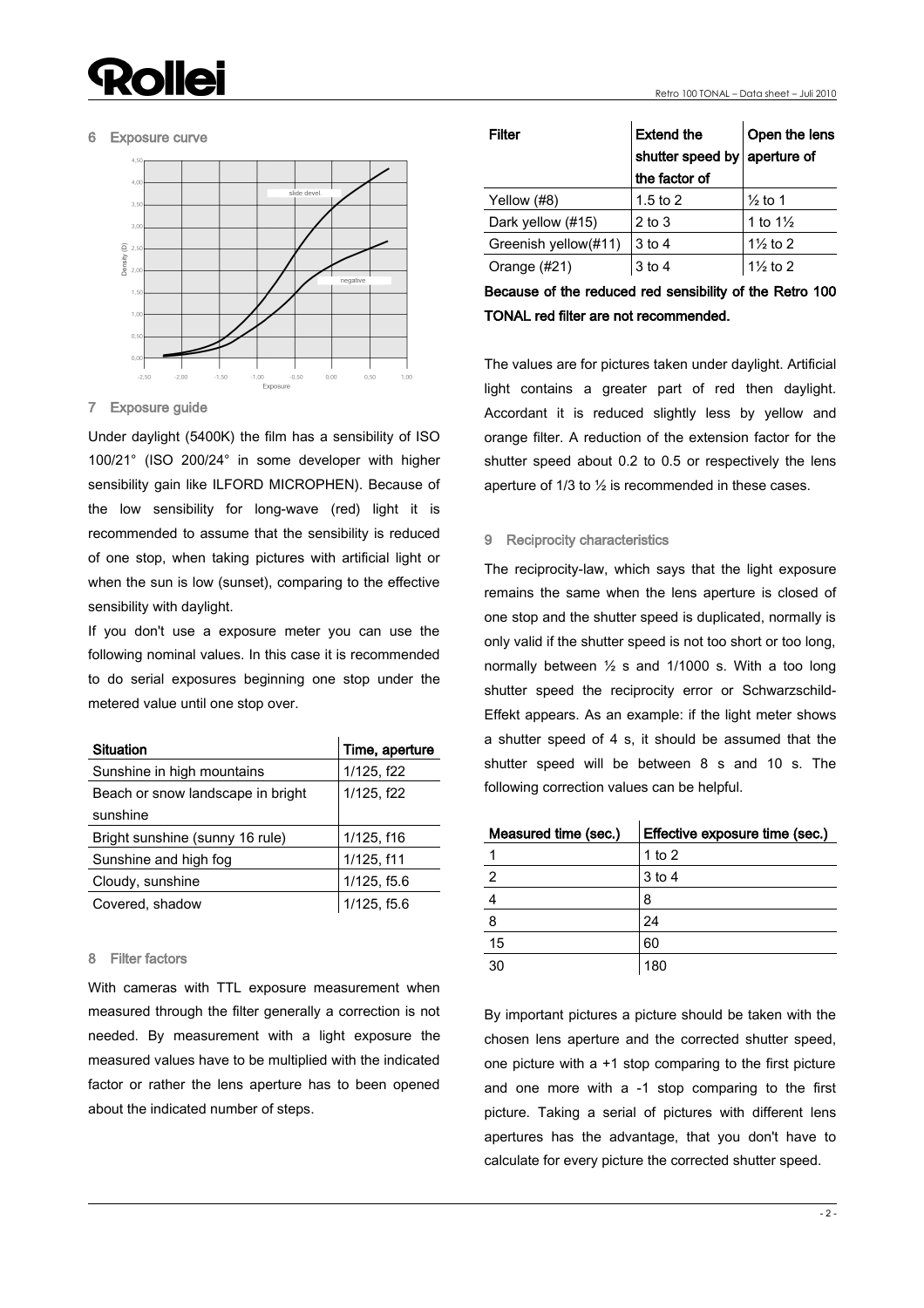# **Dollei**

The reciprocity error causes a higher contrast, because a smaller extension factor counts for the lights as for the shadows. Films with longtime light exposure usually profit from a compensating developing, for example with the Rollei RHS High Speed.

#### 10 Presoaking

The Retro 100 TONAL has a crystal clear base material and a water soluble antihalation backing. To eliminate this coat and to ameliorate sensibility gain and uniformity of the development it is recommended to presoak the film during 30s in tap water without agitating to much (agitation every 2.5 or 3 s). The temperature of the water should be the same as planned for the developing process. Advice: by eliminating the water soluble antihalation backing the washing water will be dark blue when poured out. This discoloration is normal. It is sufficient to presoak one time as described above. It is not necessary to wash until the discoloration is disappeared.

#### 11 Processing in labs

Those photographer who do not develop the Retro 100 TONAL themselves can bring films which are exposed with nominal sensibility to every normal photographic laboratory. If the films are overexposed or underexposed it is recommended to access to the special skills of professional laboratories. Please inform the lab about the exposition so that they can chose the correct processing time to compensate. The developer used in laboratories are in most case fine grain developer. This developer are the best choice to gain optimal results. Preferably no hot drying. Cold drying is recommended. For roll films the use of special wetting agent which are optimized for polyester films, like Rollei RWA Wetting Agent, is recommended.

#### 12 Processing and development times

The following developing times are supposed to be a reference for personal optimizations. They are designed for a gamma value of 0.65. It can be necessary to change the values according to your personal necessity. The developer has an influence to the sensibility. Variations of the sensibility of ISO 100/21° are noted.

Note 1: because of the fresh emulsion it is recommended during the years 2010 and 2011 to add some drops of Rollei RBM 5 Black Magic Additiv (RBM54).

Note 2: high silver content emulsions like Rollei Ortho 25 or Retro 100 TONAL are very sensitive to metail-ions contained in the tap water. Therefore it is recommended to use distilled or demineralised water.

#### Developing time table

The recommended developing times are valid only with the recommended presoaking and a agitation of 1 time every 30s (exceptions noted).

| Developer                      | Developing time (min.) |
|--------------------------------|------------------------|
| Rollei RLC Low Contrast 1+4    | 8                      |
| ECOPRINT universal 1+12        | 5                      |
| Rollei RHS 1+7                 | 5                      |
| Rollei RHS 1+9                 | 6                      |
| Rollei RLS 1+4                 | 14 (24°C) (ISO 50/18°) |
| Champion Promicrol 1+14        | 10                     |
| Champion Promicrol 1+9         | 6.5                    |
| Illford ID 11 Stock            | 7                      |
| Illford Ilfotec HC 1+15        | 5                      |
| <b>Illford Microphen Stock</b> | 7 (ISO 200/24°)        |
| <b>Illford Perceptol Stock</b> | 9 (ISO 50/18°)         |
| Kodak D-76 Stock               | 7                      |
| Kodak HC-110 Dil. B            | 5                      |
| Kodak T-Max 1+4                | 6                      |
| Kodak Xtol 1+2                 | 16                     |
| Moersch MZB                    | Bath A: 10             |
|                                | Bath B: 71/2 (24°C)    |
|                                | (ISO 64/19°)           |
| Tetenal Ultrafilm 1+10         | 7 (agitate every 3 s)  |
| Tetenal Ultrafilm 1+20         | 9 (agitate every 3s)   |
| $\sim$ $\sim$ $\sim$ $\sim$    |                        |

Rodinal (R 09 One Shot)  $1+50$  | 13 (ISO 100/21 $^{\circ}$ )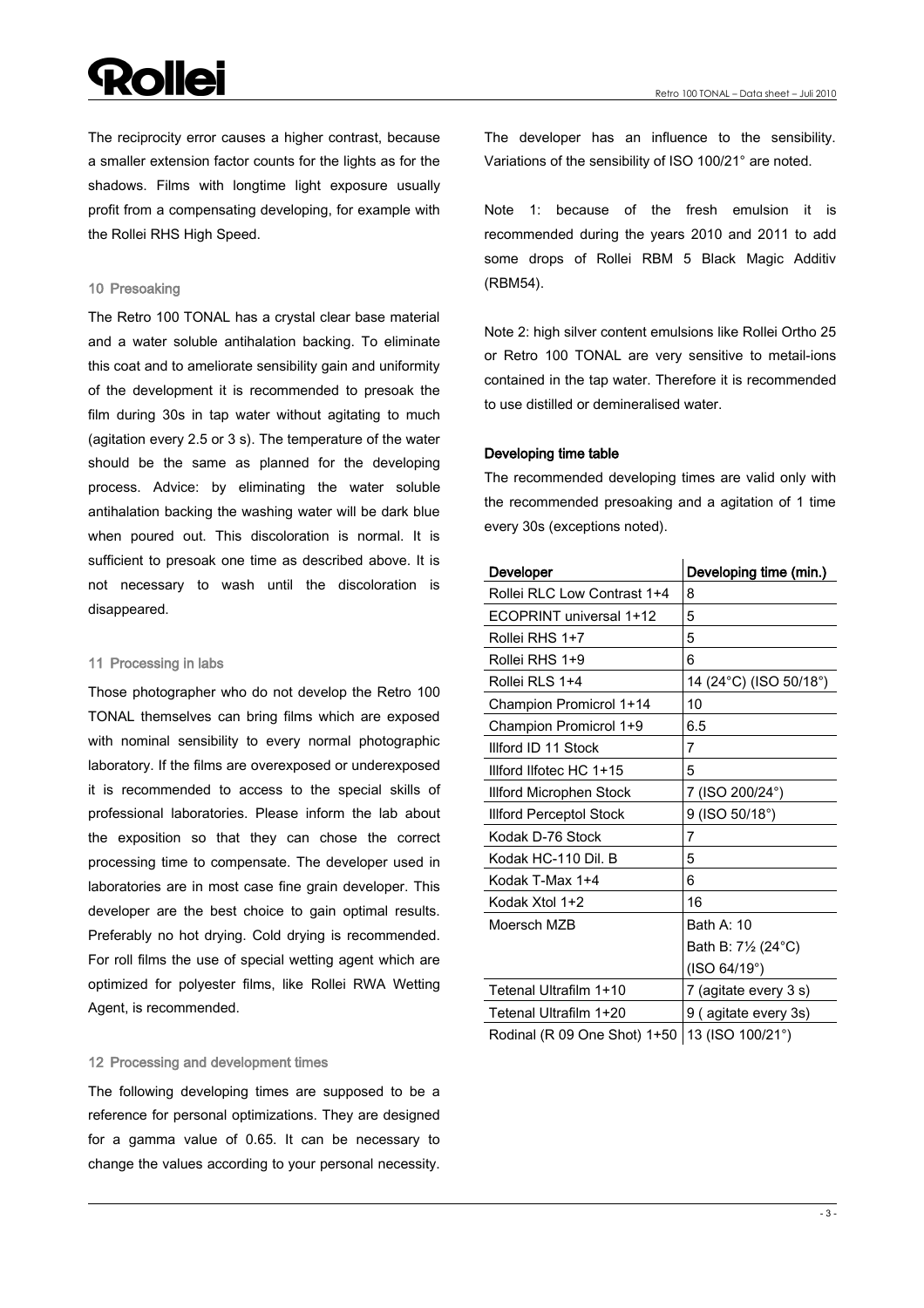# **Rollei**

#### 13 Temperature and processing time

To achieve constant results it is recommended to process at the same temperature every time, usually 20°C. Should it be necessary to process at an other temperature it is recommended to use the following corrections.

| $18^{\circ}$ C  | $19^{\circ}$ C  | $20^{\circ}$ C          | $21^{\circ}$ C  | $22^{\circ}$ C  | $24^{\circ}$ C |
|-----------------|-----------------|-------------------------|-----------------|-----------------|----------------|
| 5 <sub>1</sub>  | $4\frac{1}{2}$  | $\overline{\mathbf{4}}$ | $3\frac{1}{2}$  | $3\frac{1}{4}$  | $2\frac{1}{2}$ |
| $5\frac{1}{2}$  | 5               | 4 <sub>2</sub>          | $\overline{4}$  | $3\frac{3}{4}$  | 3              |
| $6\overline{6}$ | $5\frac{1}{2}$  | 5                       | $4\frac{1}{2}$  | $\overline{4}$  | $3\frac{1}{4}$ |
| $6\frac{1}{2}$  | 6               | 5 <sub>2</sub>          | 5               | $4\frac{1}{2}$  | $3\frac{1}{2}$ |
| $7\frac{1}{4}$  | $6\frac{1}{2}$  | 6.                      | $5\frac{1}{2}$  | 5               | $\overline{4}$ |
| 8               | $7\frac{1}{4}$  | 6 %                     | 6               | 5               | $4\frac{1}{2}$ |
| $8\frac{3}{4}$  | $7\frac{3}{4}$  | $\overline{\mathbf{r}}$ | $6\frac{1}{2}$  | $5\frac{3}{4}$  | 5              |
| $9\frac{1}{4}$  | $8\frac{1}{4}$  | 7 <sub>2</sub>          | $6\frac{3}{4}$  | 6               | $5\frac{1}{4}$ |
| $9\frac{3}{4}$  | $8\frac{3}{4}$  | 8                       | $7\frac{1}{4}$  | $6\frac{1}{2}$  | $5\frac{1}{2}$ |
| $10\frac{1}{2}$ | $9\frac{1}{2}$  | 8 <sub>2</sub>          | $7\frac{3}{4}$  | $\overline{7}$  | 6              |
| $11\frac{1}{4}$ | 10              | 9                       | 8               | $\overline{7}$  | $6\frac{1}{4}$ |
| $11\frac{3}{4}$ | 10 1/2          | 9 <sub>2</sub>          | $8\frac{1}{2}$  | $7\frac{3}{4}$  | $6\frac{3}{4}$ |
| $12\frac{1}{2}$ | $11\frac{1}{4}$ | 10 <sub>1</sub>         | 9               | 8               | $\mathbf{7}$   |
| 13              | $11\frac{3}{4}$ | 10 1/2                  | $9\frac{1}{2}$  | $8\frac{1}{2}$  | $7\frac{1}{4}$ |
| $13\frac{3}{4}$ | $12\frac{1}{4}$ | 11                      | 10              | 9               | 7 <sub>2</sub> |
| $14\frac{1}{4}$ | $12\frac{3}{4}$ | 11 <sub>2</sub>         | $10\frac{1}{2}$ | 9               | 8              |
| $14\frac{3}{4}$ | $13\frac{1}{4}$ | 12 <sub>2</sub>         | $10\frac{3}{4}$ | $9\frac{3}{4}$  | $8\frac{1}{4}$ |
| $15\frac{1}{4}$ | $13\frac{3}{4}$ | 12 <sub>2</sub>         | $11\frac{1}{4}$ | 10              | $8\frac{3}{4}$ |
| 16              | $14\frac{1}{2}$ | 13 <sup>7</sup>         | $11\frac{3}{4}$ | $10\frac{1}{2}$ | 9              |

#### 14 Stop bath

The stop bath has the function of neutralize alkali on the film which reduce the efficacy of the fixing. By processing films the utilization of a stop bath between developer (alkali) and fixing (acidic) is not absolutely necessary. If a stop bath is used the following recommendations are valid.

| Stop bath              | Stop time (min.) |
|------------------------|------------------|
| Rollei RCS Citrin Stop |                  |
| $1 + 19$               |                  |

If no acid stop bath is used it is recommended to water the film two time for 30s at a temperature of 20°C by agitating constantly. So the carryover of developer remains to the fixing bath can be prevented.

#### 15 Fixing

Rollei RXA Fix Acid 1+7, a modern high-performance fixing bath with a ammonium thiosulfat basic, is recommended for fixing.

It is recommended to determine the fixing time through a test with an undeveloped film piece. To do this you hold the film piece in the fixing bath and you record the time that it takes to become absolutely clear. The required fixing time is three times the recorded time.

If the fixing bath is used several times, this time becomes longer with the number of processed films. When the recorded time has reached twice the time of a new bath, the bath should be discarded.

The best fixing is gained with the two-bath-method. For this two fixing baths are prepared and stored in two different containers. The film is fixed in the first bath for half of the fixing time. The first bath is canted back in the container and the film is fixed for the same time in the second bath. If the clearing test shows that the first bath is exhausted, it is thrown away and substituted by the second bath. The second bath is replaced by a new bath. So the capacity of the fixing bath is well used and the films are well fixed. If no clearing test is done it is recommended to fix the film for 3 minutes by 20°C. (in a new fix bath).

#### 16 Washing

The washing with running water is only recommended if a constant temperature of 20°C is assured. By normal house connection this can't be normally assured. So it is more secure to use a cascade washing method with water at a temperature of 20°C. The following cycle is recommended:

- Fill the tank with 20°C water, agitate 5 times, allow to stand for 5 min
- Change of water, agitate 10 times, allow to stand for 5 min
- Change of water, agitate 20 times, allow to stand for 5 min
- Throw away the water, wetting agent bath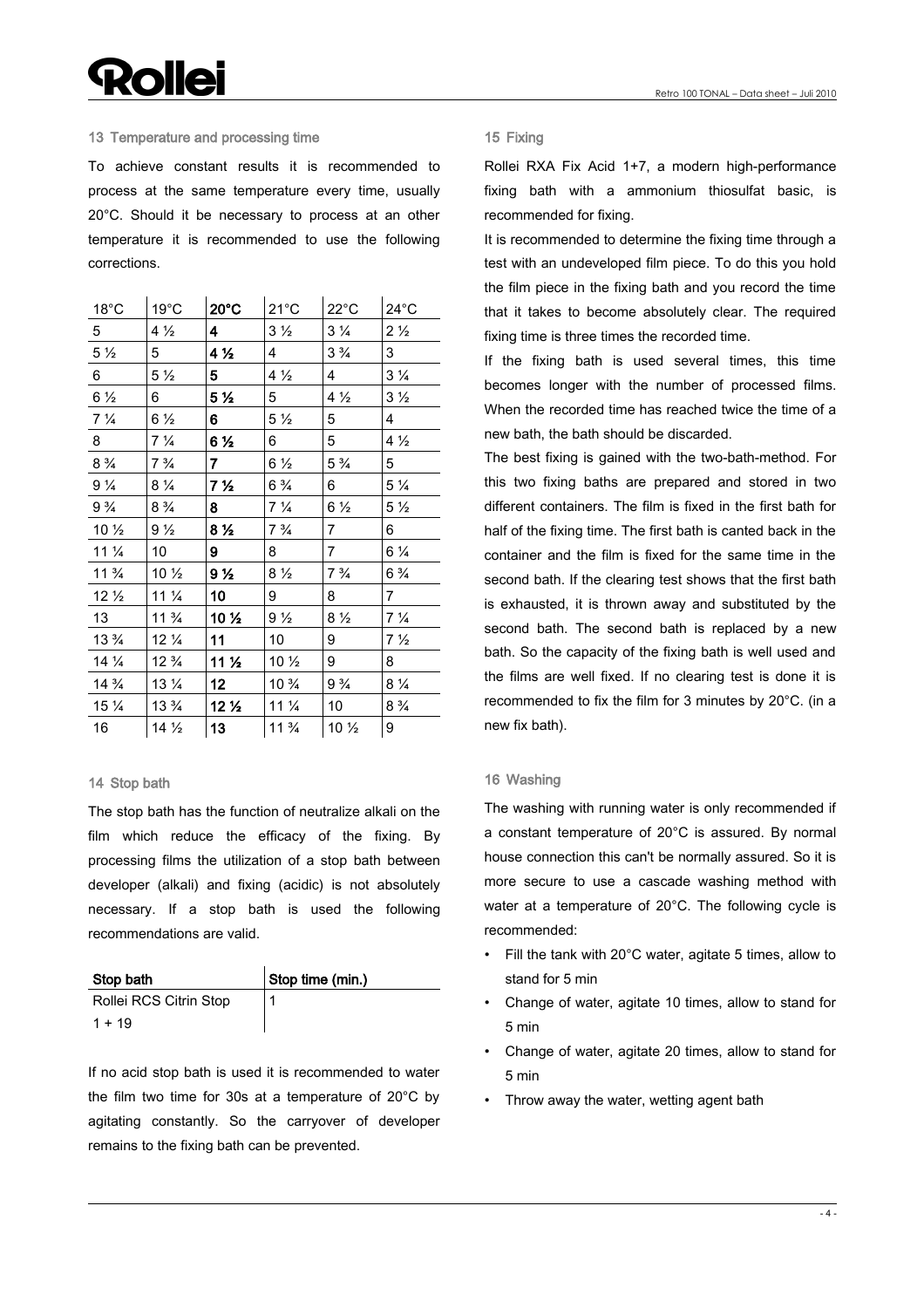# **Rollei**

#### 17 Wetting agent

As final bath a wetting agent bath, prepared with deionized or distilled water is recommended to prevent dry spot cause by hard water or static charging of the film. A static charging brings the film to pull in dust.

Recommended is Rollei RWA Wetting Agent for one minute without agitation.

Wetting agent should not be overdosed. It is only possible to use it more then one time if several films are processed one after the other. Foam don't passes good off the film. For this reason it is recommended to add carefully the water to the wetting agent to prevent the creation of foam. It can be helpful to prepare the wetting agent at the same time as the developer. So possibly foam can decompose during the time the film is processed.

#### 18 Drying

It is not recommended to wipe the film, because of the danger to grate the film. After the wetting agent bath as much water as possible should be removed from the film through shaking when the film is still in the reel. Then you take the film out of the reel and hang it up in a dust arm place for several hours. To obtain a better flatness, the end of the film should be weighted.

As an explication: The often used base material of cellulose triacetate tends to contract and to decompose when stored under bad conditions. The Image Permanence Institute has proved that after only five years severe damages can appear when the negative is stored warm and humid. This danger does not exist with polyester base material. Polyester (specially PET) is high grade persistent adverse environmental influences and mechanical more stable than cellulose triacetate. Polyester base material tends to maintain the curvature they have received during fabrication, if they are not forced to flatness during the drying. Roll films on polyester base material should be hanged with weights under tension during several hours. While using normal weights (up to multiple kilos) a cracking of the film has not to be expected. The film has to be hanged up firmly but clips which perforate the film should not be used as

the holes can pull out.

When the film is dried in a drying cabinet the heating should be turned off.

The use of a drying cabinet is not recommended as it tends to blow dust on the film and this will cause damages on the surface.

#### 19 Travel with films

Retro 100 TONAL films are specially resistant to storage conditions. Generally a dry and not too warm storage is recommended for light sensitive material.

#### 20 X-Ray controls at airports

There shouldn't be any problem with the control of cabin luggage if the machines at the airports are branded as 'filmsafe' also when the films are irradiate more then one time (up to 5 times).

Problems can occure when the films are transported in the luggage, as this luggage is irradiate with higher dosed radiation. For this reason it is recommended to transport the films in the cabin luggage.





#### 22 Scanning of negatives

The Retro 100 TONAL is absolutely qualified for scanning with film scanners and flatbed scanners because of his transparent base material.

#### 23 Notes

In this section are gathered important and useful advices directly from the test field.

• Because the film is very fresh and the ortho sensitizer tends to calcium dots in the emulsion, it's recommended to use the developer and wetting